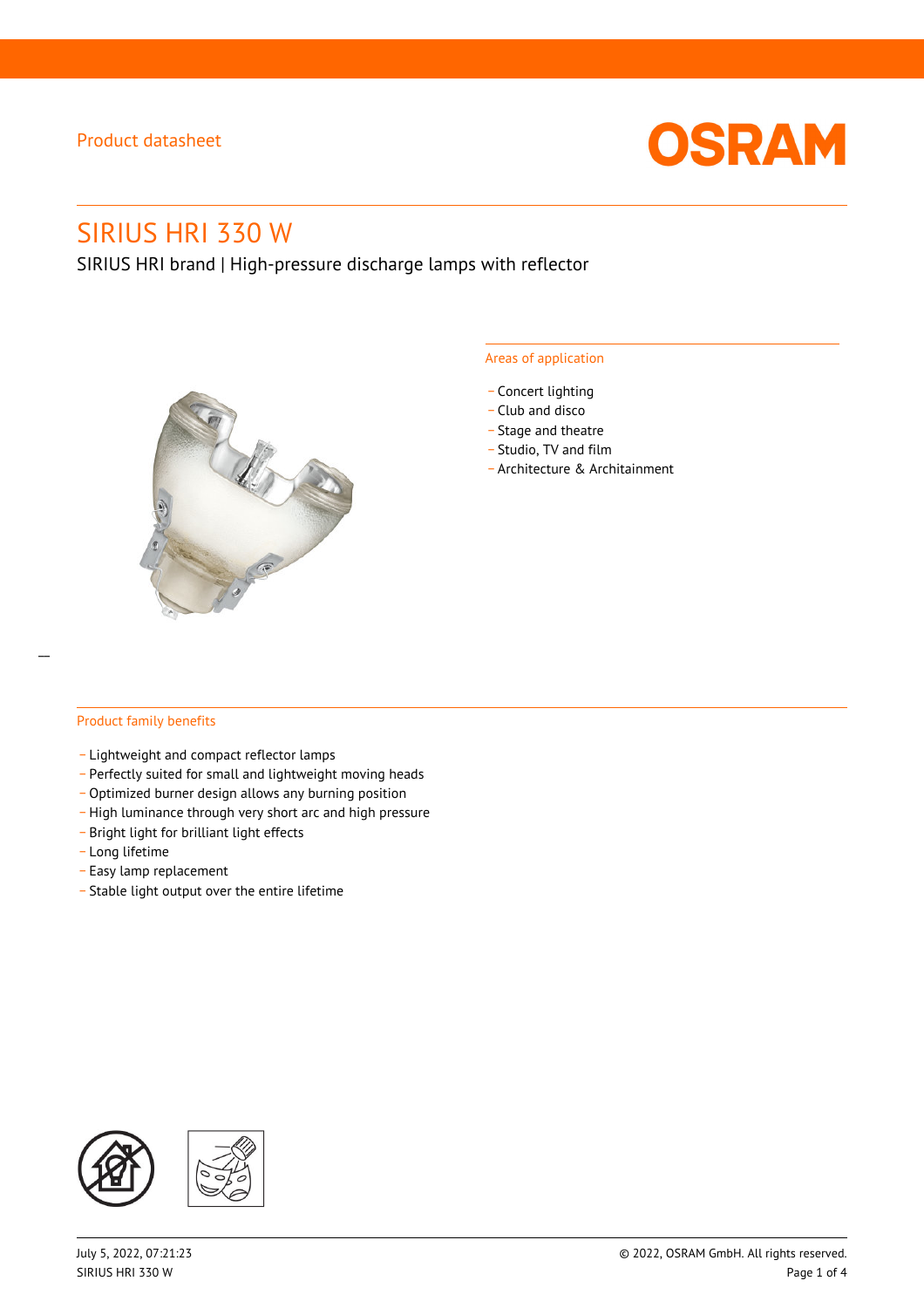#### Technical data

#### **Electrical data**

| Nominal wattage        | 330.00 W  |
|------------------------|-----------|
| <b>Nominal current</b> | 5 A       |
| Ignition voltage       | $2.5$ kVp |
| Nominal voltage        | 65.0 V    |

#### **Photometrical data**

| <b>Nominal luminous flux</b> | 18000 lm |
|------------------------------|----------|
| Color temperature            | 7400 K   |
| Color rendering index Ra     | 86       |
| Maximum color temperature    | 7400 K   |

## **Light technical data**

| <b>Focal length</b>      | 31.0 mm          |
|--------------------------|------------------|
| Aperture window, maximum | $8.0 \text{ mm}$ |

### **Dimensions & weight**



| <b>Diameter</b> | 56.0 mm          |
|-----------------|------------------|
| Length          | 63.0 mm          |
| Arc length      | $1.0 \text{ mm}$ |

#### **Lifespan**

**Lifespan** 1500 h

## **Capabilities**

| <b>Burning position</b> | Any    |
|-------------------------|--------|
| Cooling                 | Forced |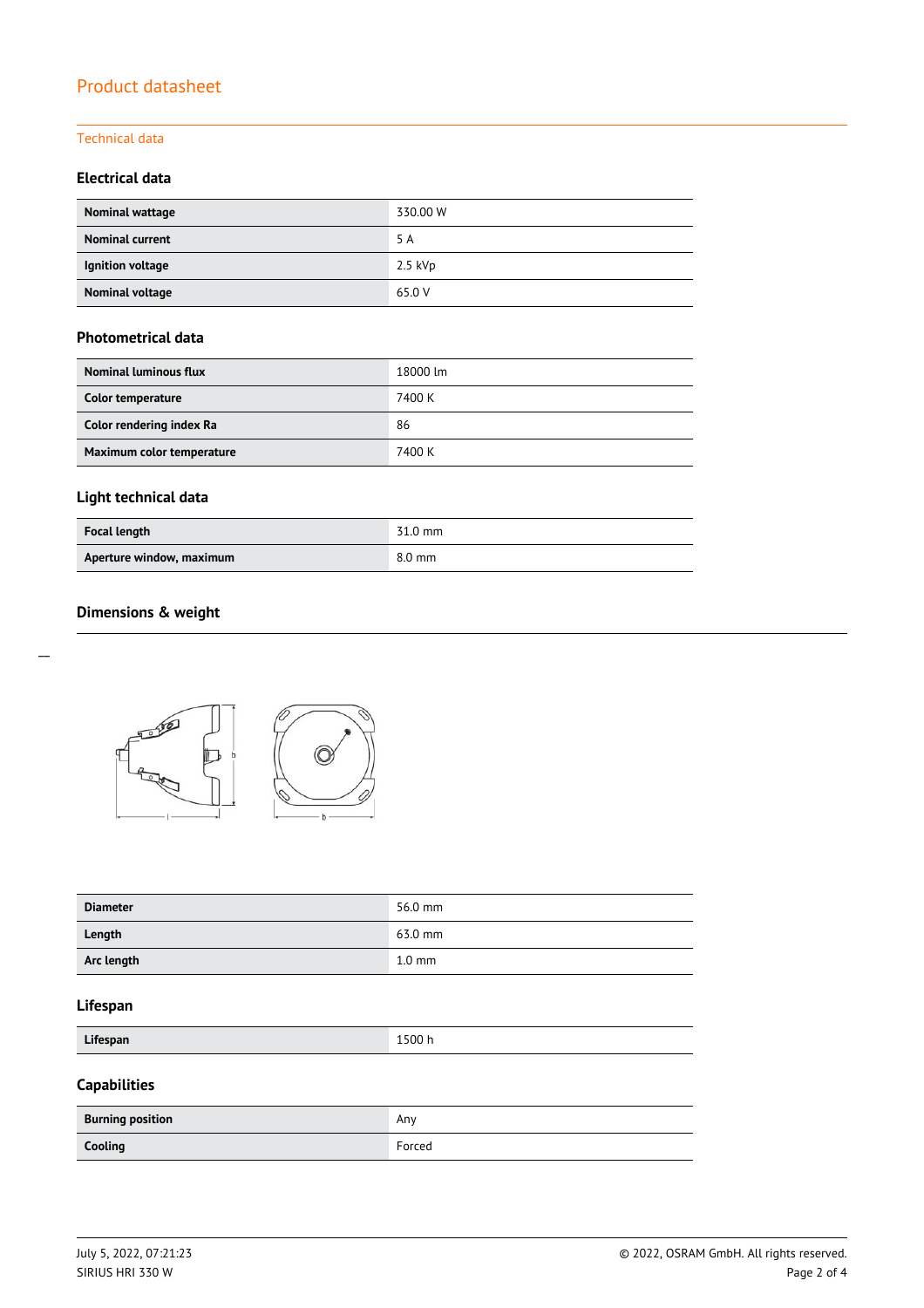#### **Environmental information**

# **Information according Art. 33 of EU Regulation (EC) 1907/2006 (REACh)**

| Date of Declaration               | 07-04-2022                         |  |
|-----------------------------------|------------------------------------|--|
| <b>Primary Article Identifier</b> | 4008321754448   4008321810373      |  |
| Candidate List Substance 1        | No declarable substances contained |  |
| Declaration No. in SCIP database  | In work                            |  |